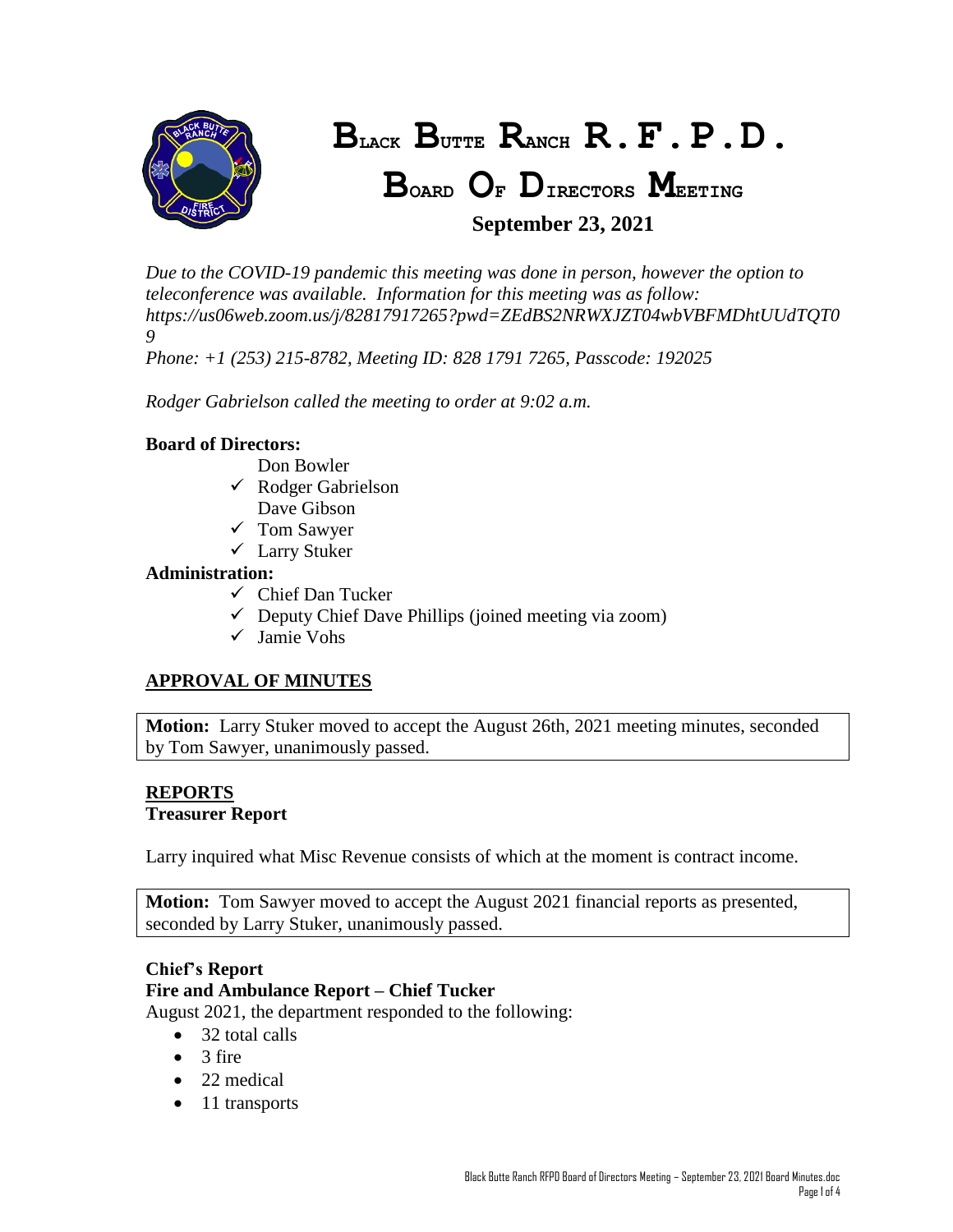- $\bullet$  0 air transports
- $\bullet$  0 move-ups
- 7 public assists
- 7 mutual aids
- Year-to-date calls 259 (62 calls more than YTD 2020)

#### Noted calls:

- Stump fire near South Meadow pool.
- Well house near Suttle Lake

# **Chief Tucker discussed:**

# **843 Repair Costs – Information**

The brush rig had to get repairs done and was out of service for a while. It was taken to Pape in Madras because Pape works on John Deere motors. They replaced the starter; however, that did not fix the problem. It was then taken to Oregon Apparatus in Eugene, and they determined that it had an electrical issue. Essentially it had to be re-wired and new relays installed. The department has not gotten an invoice from Pape yet; however, the Oregon Apparatus invoice came in just under \$5,000.

# **SCBA Retrofit for Quick Connects – Information**

The old air compressor/fill station was recently surplused out through govdeals.com for \$4500.00.

New SCBA quick connect adapters have been ordered and will cost about \$19,000. The importance of the new adapters is to be the same as Sisters-Camp Sherman Fire.

# **Blue Card Training – Information**

The staff is currently working on getting their "Blue Card" training done. Blue Card is a program that provides Fire Departments with a training and certification system that defines the best Standard Command Practices for common, local, everyday Strategic, and Tactical emergency operations conducted on NIMS Type 4 & Type 5 events.

Bend and Redmond Fire Districts went through the training first and have learned that the system is very efficient. The system allows fire personnel to be better aware of what is going on and helps eliminate lethal/costly mistakes.

Blue Card training is not being done at the Forest Service level.

# **COVID-19 – Update**

Governor Brown has issued a mandate requiring COVID-19 vaccination for healthcare professionals, including Fire and EMS (among others). At this time, BBR Fire has two staff members who are currently *being* fully COVID-19 vaccinated; all other staff members *are* fully vaccinated.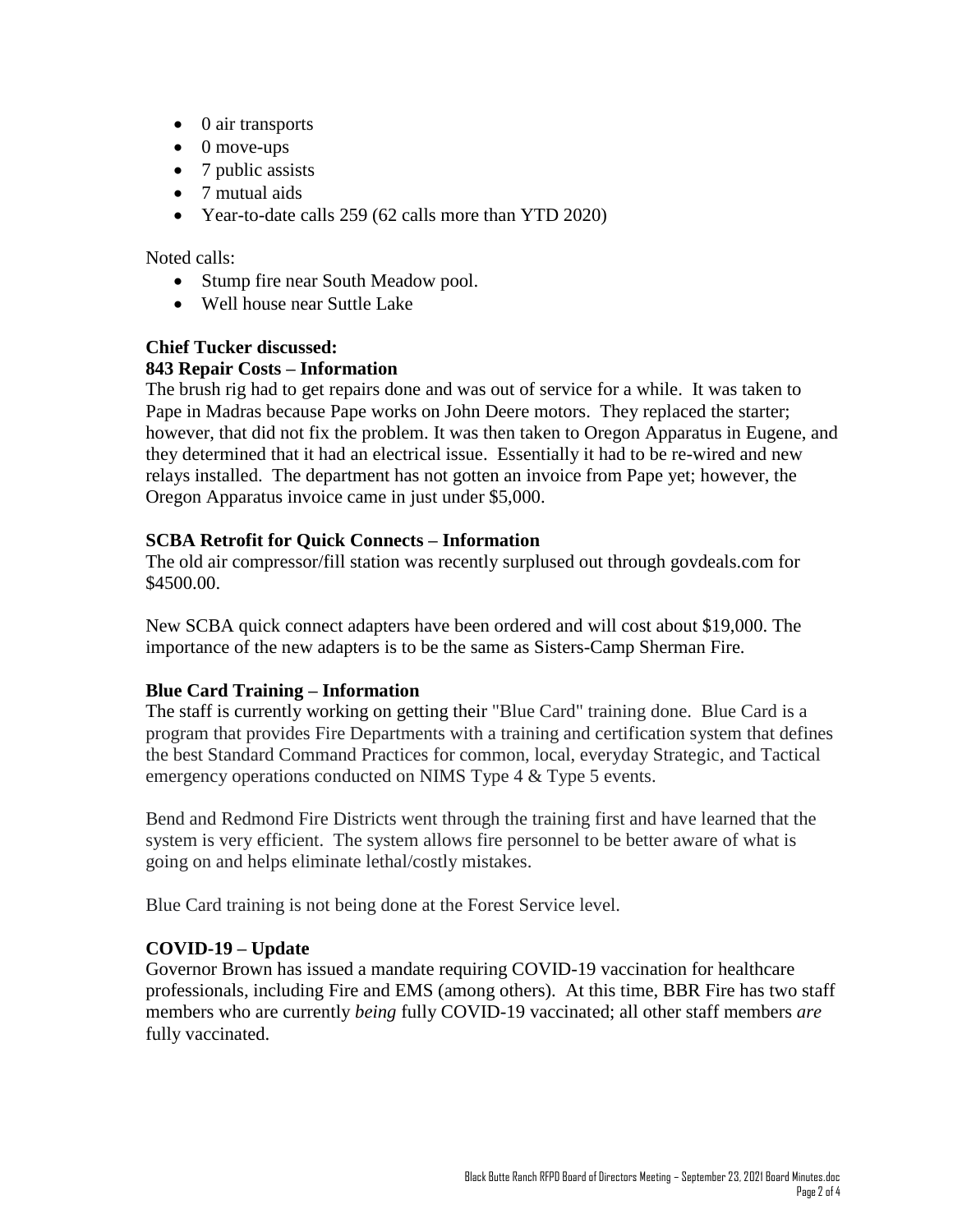# **President's Report**

Rodger reported there are trees in front of the fire station that are marked to be cut down and wanted to know their status. Chief Tucker reported that Dave from Eagle Creek (formerly Bear Mountain Fire) has offered to take them down and BBR Maintenance has also offered to take them down. Chief Tucker will inquire with Dave when he can do it.

# **OLD BUSINESS**

# **GM 13 – Status Update**

The residents of GM13 are packing, and it appears they will be moved out on their scheduled date of September 30, 2021. D/C Phillips and Captain Ahrendt recently did a walkthrough of the residence to help identify the scope of work that will need to be done once they move out.

It is not yet determined what the home will be used for once it is available. There have been discussions about possibly letting the Ranch use it for employee housing or even fire personnel.

Jamie will reach out to CEC to make sure power is put back into BBR RFPD's name. Terminix will also be notified to start service soon.

# **Audit Report to Board**

Provided in the board packet is the "Report to the Board of Directors" from Accuity. This annual report is a summary of the 2020/2021 financial audit.

Rodger inquired if there is a depreciation schedule with the audit in which the audit includes one. The discussion moved to depreciation on apparatus and if there is an apparatus replacement schedule. D/C Phillips has been working on a replacement schedule that factors in the Sisters-Camp Sherman Fire apparatus replacement schedule. Chief Tucker stated that some districts are choosing to have their apparatus "rebuilt" versus buying new. This may be a viable cost-saving approach to outdated equipment.

There are three approaches to the ladder truck:

- 1. Keep it here
- 2. Re-manufacturer it
- 3. Replace it with another type of apparatus that includes a 35-foot ladder

D/C Phillips is working on putting together an inventory of height exceptions for Black Butte Ranch.

# **NEW BUSINESS**

# **Surplus Old Fire Hose – Decision**

Chief Tucker wants to get rid of old hose here at the station.

**Motion:** Tom Sawyer moved to surplus old un-needed fire hose, seconded by Larry Stuker, unanimously passed.